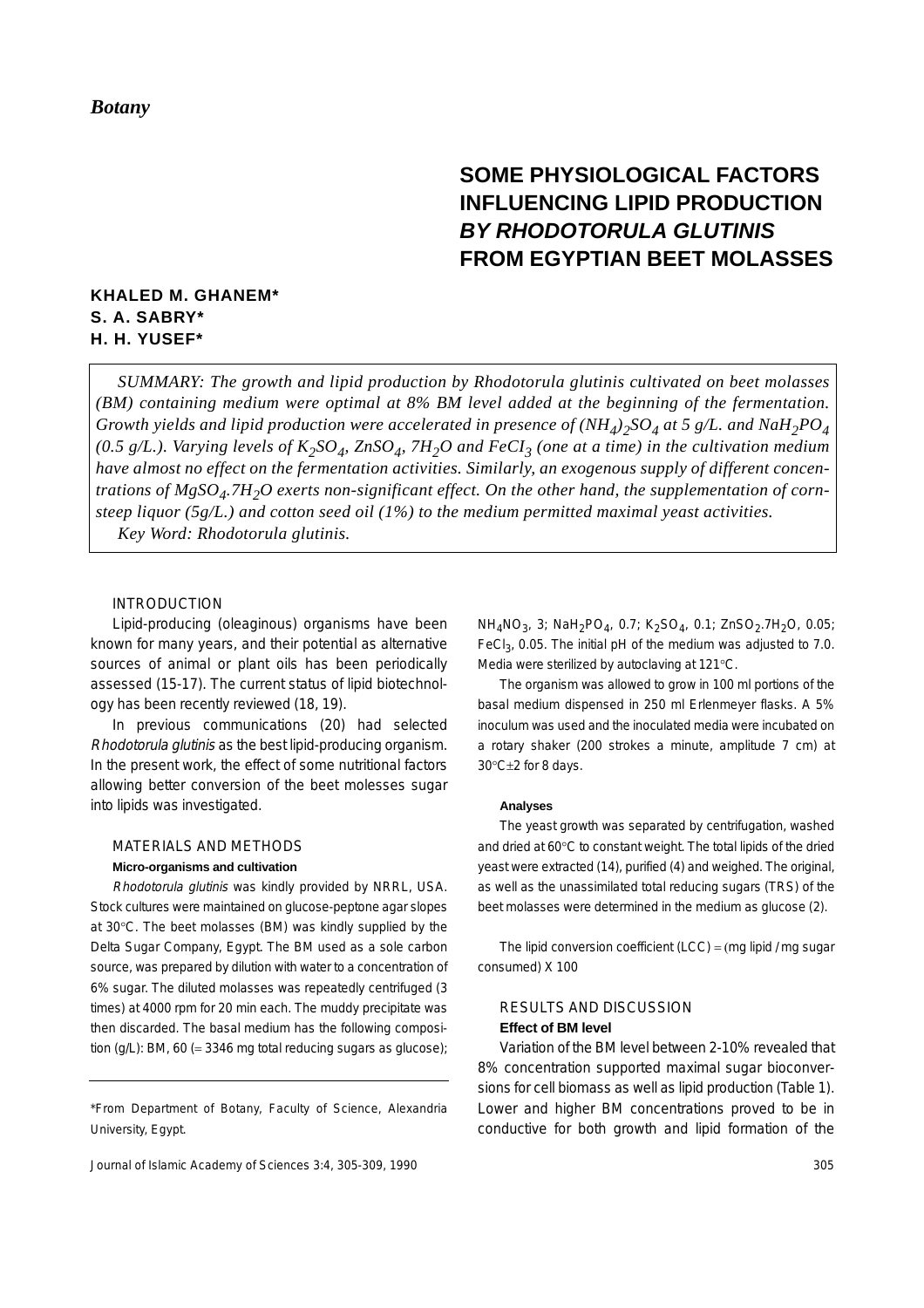| <b>BM</b> levels |        | Consumed  | Dry weight | Lipid        | <b>LCC</b>   |      |
|------------------|--------|-----------|------------|--------------|--------------|------|
| 8%               | TRS(q) | Sugar (%) | (mg)       | Dry wt. (mg) | % of Dry wt. |      |
|                  | 1.115  | 73.0      | 409        | 84           | 20.5         | 10.3 |
|                  | 2.230  | 75.7      | 843        | 197          | 23.4         | 11.7 |
|                  | 3.346  | 74.1      | 1197       | 288          | 24.1         | 11.6 |
|                  | 4.461  | 58.3      | 1344       | 446          | 33.2         | 17.1 |
| 10               | 5.577  | 58.1      | 1303       | 408          | 31.3         | 12.6 |

Table 1: Rhodotorula glutinis growth and lipid content as influenced with the beet molasses (BM) concentration.

TRS = Total reducing sugars, D. wt. = Dry weight, LCC = Lipid conversion coefficient

experimental yeast. Similar results were reported by other investigators  $(5, 6, 9)$ . Therefore, 8% BM (= 446 lmg / 100 ml reducing sugar) was applied in further experiments.

The growth and lipid biosynthesis activities were compared when the optimal BM level (80 g/L) was initially added at the beginning of the experiment as well as when being added in equal halves at different incubation periods. The data presented in Table 2 show that the addition of BM at the beginning of the fermentation process induced more lipid biosynthesis by the experimental yeast than the intermittent addition of the same BM level.

#### **Nitrogen requirements**

The metabolic pattern of the tested yeast proved to be

greatly affected by the type of the nitrogen source employed (Table 3). The utilization of nitrogen in the form of  $NH<sub>4</sub>$  radicle stimulated accumulation to the largest extent. Maximal cellular lipid contents and sugar bioconversion estimates were achieved with  $(NH_4)_2SO_4$ .

The amounts of lipid produced were markedly affected by the nitrogen level in the medium, reaching its maximum at 5 g/L (NH<sub>4</sub>)<sub>2</sub>SO<sub>4</sub> concentration (Table 4). On the other hand, lipid productivity was decreased with increase of the nitrogen level of the medium. Similar metabolic activities were reported in different molds and yeasts (1,11,13). Several yeasts could accumulate large amounts of lipids when grown with an excess of carbon and a deficiency of nitrogen (16,17).

| Treatment | BM portions | Time of BM      | Consumed  | Dry wt | Lipid       |             | <b>LCC</b> |
|-----------|-------------|-----------------|-----------|--------|-------------|-------------|------------|
|           | (g/L)       | addition (Days) | Sugar (%) | (mg)   | Dry wt (mg) | % of Dry wt |            |
| Control   | 80          |                 | 58.3      | 1344   | 446         | 33.2        | 17.2       |
|           | 40,40       | $0$ and $2$     | 76.3      | 1308   | 358         | 27.4        | 10.5       |
|           | 40,40       | $0$ and $4$     | 82.8      | 1432   | 423         | 29.5        | 11.5       |
| 3         | 40,40       | $0$ and $6$     | 81.1      | 1683   | 522         | 31.0        | 14.4       |

Table 2: Rhodotorula glutinis growth and lipid content as influenced with intermittent addition of BM.

Table 3: Rhodotorula glutinis growth and lipid content as influenced with variation of nitrogen source in the medium.

| Nitrogen             | Final | Comsumed  | Dry wt | Lipid       | <b>LCC</b>  |      |
|----------------------|-------|-----------|--------|-------------|-------------|------|
| <b>source</b>        | ph    | sugar (%) | (mg)   | Dry wt (mg) | % of Dry wt |      |
| NaNO <sub>3</sub>    | 7.0   | 77.0      | 1419   | 410         | 28.9        | 11.9 |
| KNO <sub>3</sub>     | 7.5   | 70.9      | 1389   | 408         | 29.4        | 12.9 |
| $(NH_4)NO_3$         | 7.0   | 58.3      | 1344   | 446         | 33.2        | 17.2 |
| (NH <sub>4</sub> )CI | 4.0   | 55.2      | 947    | 174         | 18.4        | 7.1  |
| $(NH_4)_2SO_4$       | 5.5   | 41.9      | 1004   | 370         | 36.9        | 19.8 |
| $(NH_4)_2HPO_4$      | 7.0   | 63.2      | 1517   | 502         | 33.1        | 17.8 |
| Urea                 | 8.5   | 58.4      | 1204   | 392         | 32.6        | 15.0 |
| Asparagine           | 7.0   | 81.3      | 1756   | 416         | 23.7        | 11.5 |
| L-cystine            | 6.5   | 86.6      | 2125   | 312         | 14.7        | 8.1  |

306 Journal of Islamic Academy of Sciences 3:4, 305-309, 1990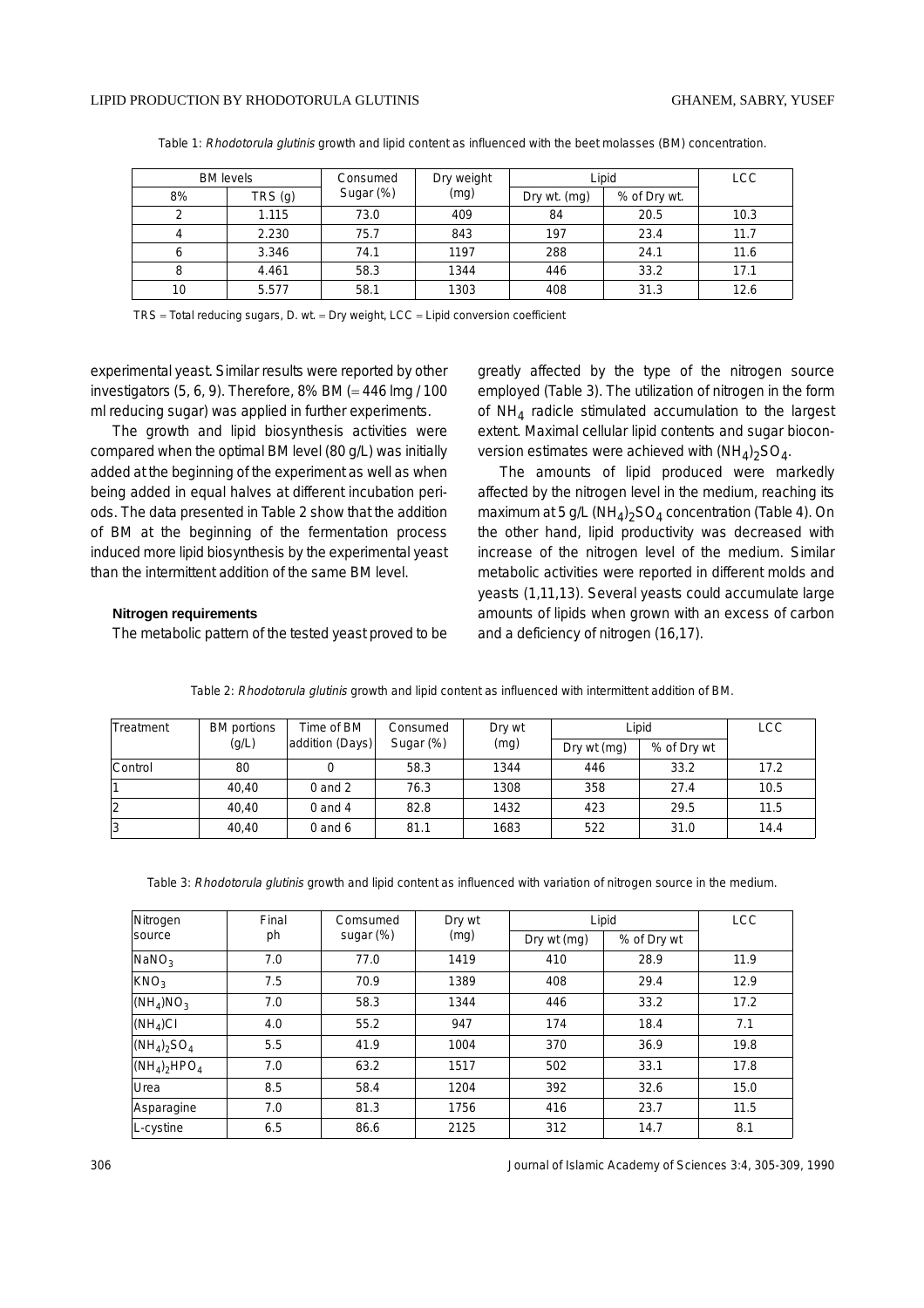## LIPID PRODUCTION BY RHODOTORULA GLUTINIS

| $(NH_4)_2SO_4$ | Consumed  | Dry wt. | Lipid | <b>LCC</b>  |      |
|----------------|-----------|---------|-------|-------------|------|
| level $(g/L)$  | sugar (%) | (mg)    | mg    | % of D. wt. |      |
|                | 35.1      | 843     | 181   | 21.5        | 11.5 |
| 2              | 38.6      | 935     | 215   | 23.0        | 12.5 |
| 3              | 40.0      | 960     | 251   | 26.2        | 14.1 |
| 4              | 40.6      | 960     | 282   | 29.4        | 15.6 |
| 5              | 41.9      | 1004    | 370   | 36.9        | 19.8 |
| 6              | 42.0      | 906     | 306   | 33.8        | 16.3 |
|                | 42.3      | 847     | 186   | 22.0        | 9.9  |
| 8              | 40.5      | 818     | 177   | 21.6        | 9.8  |

Table 5: Rhodotorula glutinis growth and lipid content as influenced by some salt levels.

| Salt used                            | Consumed  | Dry wt. | Lipid | LCC          |      |
|--------------------------------------|-----------|---------|-------|--------------|------|
| (g/L)                                | sugar (%) | (mg)    | mg    | % of Dry wt. |      |
| $N$ aH <sub>2</sub> PO <sub>4</sub>  |           |         |       |              |      |
| 0.0                                  | 14.7      | 352     | 42    | 11.9         | 6.4  |
| 0.1                                  | 40.0      | 899     | 272   | 30.3         | 15.3 |
| 0.3                                  | 41.4      | 994     | 318   | 32.0         | 17.2 |
| 0.5                                  | 41.8      | 1004    | 374   | 37.3         | 20.0 |
| 0.7                                  | 42.0      | 1006    | 370   | 36.8         | 19.8 |
| $1.0$                                | 44.2      | 1053    | 328   | 31.2         | 16.7 |
| $2.0\,$                              | 45.1      | 1072    | 313   | 29.2         | 15.5 |
| K <sub>2</sub> SO <sub>4</sub>       |           |         |       |              |      |
| 0.00                                 | 41.9      | 1014    | 375   | 37.0         | 20.0 |
| 0.05                                 | 41.6      | 1007    | 371   | 36.8         | 20.0 |
| 0.10                                 | 41.8      | 1004    | 374   | 37.3         | 20.0 |
| 0.15                                 | 41.6      | 998     | 368   | 36.9         | 19.8 |
| 0.20                                 | 41.5      | 990     | 366   | 37.0         | 19.8 |
| ZnSO <sub>4</sub> .7H <sub>2</sub> O |           |         |       |              |      |
| 0.000                                | 42.0      | 1020    | 380   | 37.3         | 20.3 |
| 0.025                                | 42.0      | 1017    | 377   | 37.1         | 20.1 |
| 0.050                                | 41.9      | 1014    | 375   | 37.0         | 20.0 |
| 0.100                                | 41.9      | 988     | 364   | 36.8         | 19.5 |
| 0.150                                | 41.7      | 985     | 355   | 36.0         | 19.1 |
| FeCl <sub>3</sub>                    |           |         |       |              |      |
| 0.000                                | 42.4      | 1001    | 384   | 38.4         | 20.3 |
| 0.025                                | 42.3      | 1015    | 382   | 37.6         | 20.2 |
| 0.050                                | 42.0      | 1020    | 380   | 37.3         | 20.3 |
| 0.100                                | 41.6      | 1025    | 370   | 36.1         | 20.0 |
| 0.150                                | 41.5      | 1031    | 369   | 35.8         | 19.9 |
| MgSO <sub>4</sub> 7H <sub>2</sub> O  |           |         |       |              |      |
| 0.0                                  | 42.3      | 1006    | 375   | 37.3         | 19.9 |
| 0.1                                  | 42.8      | 1018    | 378   | 37.1         | 19.8 |
| 0.5                                  | 42.9      | 1020    | 380   | 37.3         | 19.9 |
| 0.8                                  | 43.4      | 1031    | 387   | 37.5         | 20.0 |
| 1.0                                  | 43.5      | 1034    | 389   | 37.6         | 20.2 |
| 1.5                                  | 43.7      | 1038    | 390   | 37.6         | 20.0 |
| 2.0                                  | 43.9      | 1043    | 392   | 37.6         | 20.0 |

Journal of Islamic Academy of Sciences 3:4, 305-309, 1990 307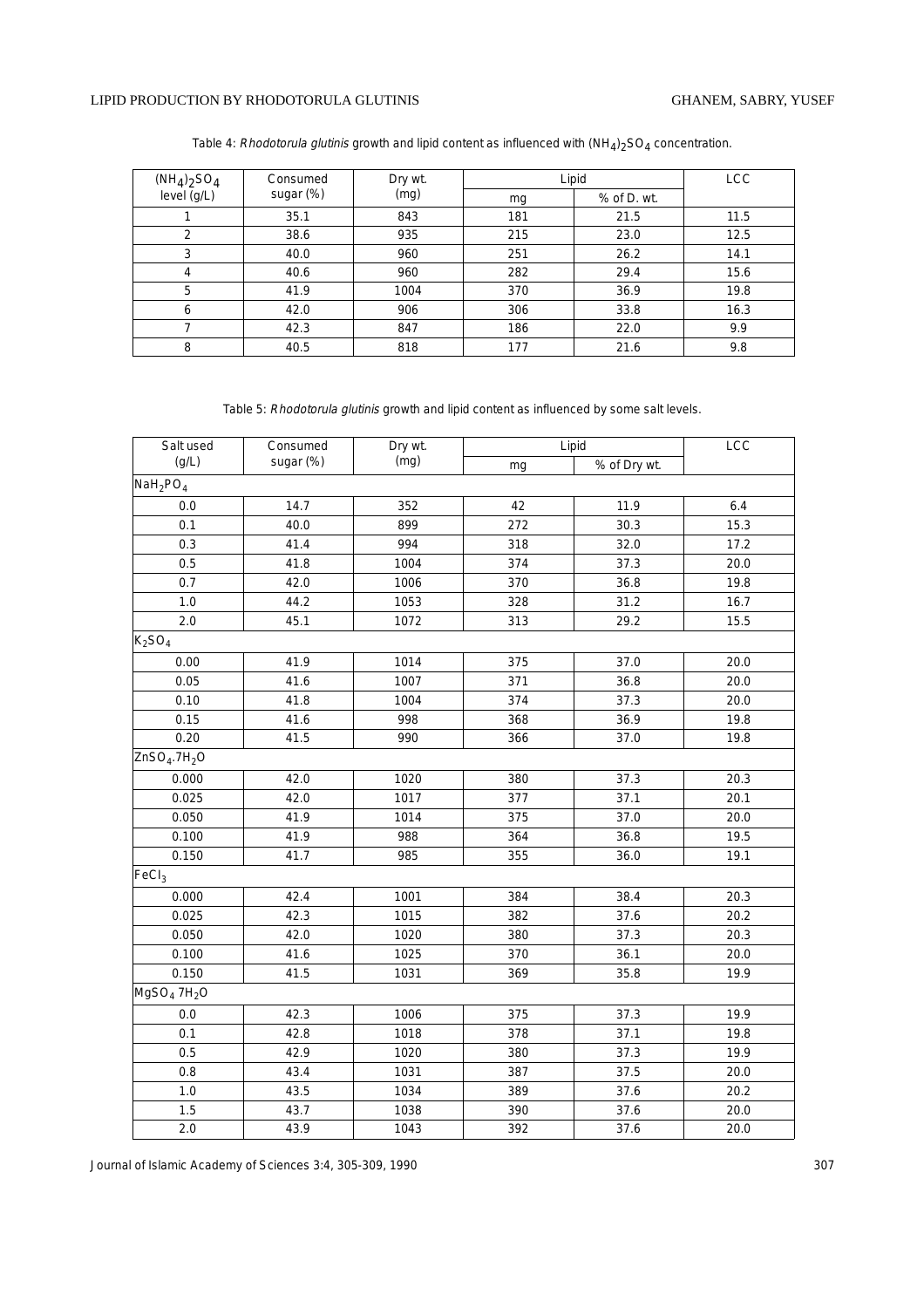#### LIPID PRODUCTION BY RHODOTORULA GLUTINIS GHANEM, SABRY, YUSEF

Table 6: Rhodotorula glutinis growth and lipid content as influenced with separate natural and oil additivies to the growth medium.

| Supplement                | Consumed  | Dry wt.<br>(mq) | Lipid | <b>LCC</b>   |      |
|---------------------------|-----------|-----------------|-------|--------------|------|
|                           | sugar (%) |                 | mg    | % of Dry wt. |      |
| No additives*             | 41.8      | 1004            | 374   | 37.3         | 20.0 |
| Natural additives (2 g/L) |           |                 |       |              |      |
| Corn step solid           | 35.1      | 663             | 414   | 62.4         | 26.5 |
| Malt extract              | 36.6      | 671             | 311   | 46.4         | 19.0 |
| Peptone                   | 53.5      | 1285            | 399   | 31.1         | 16.7 |
| Yeast extract             | 25.1      | 601             | 192   | 32.0         | 17.2 |
| Beef extract              | 41.8      | 272             | 92    | 33.8         | 4.9  |
| Oil additives 1(%)        |           |                 |       |              |      |
| Cotton seed oil           | 36.7      | 1054            | 542   | 51.4         | 33.1 |
| Corn oil                  | 54.3      | 1087            | 447   | 41.1         | 18.5 |
| Olive oil                 | 57.9      | 1247            | 476   | 38.2         | 18.4 |
| Castor oil                | 51.3      | 1125            | 301   | 26.8         | 13.2 |

\*Composition of the medium (g/L): centrifuged BM, 80; (NH<sub>4</sub>)<sub>2</sub>SO<sub>4</sub>, 5.0; NaH<sub>2</sub>PO<sub>4</sub>, 0.5

Initial sugar content = 4461 mg/100 ml medium.

Table 7: Rhodotorula glutinis growth and lipid content after 8 days of incubation as influenced with corn steep solid (CSS) and cotton seed oil (CSO) levels.

| Level             | Consumed  | Dry wt.<br>(mg) | Lipid | <b>LCC</b>  |      |  |
|-------------------|-----------|-----------------|-------|-------------|------|--|
|                   | sugar (%) |                 | mg    | % of D. wt. |      |  |
| 0.00              | 41.8      | 1004            | 374   | 37.3        | 20.0 |  |
| $\vert$ CSS (g/L) |           |                 |       |             |      |  |
| 1.0               | 35.0      | 645             | 402   | 62.3        | 25.8 |  |
| 2.0               | 35.1      | 663             | 414   | 62.4        | 26.5 |  |
| 3.0               | 21.4      | 414             | 263   | 63.5        | 27.6 |  |
| 5.0               | 18.2      | 390             | 250   | 64.1        | 30.8 |  |
| 7.0               | 16.6      | 375             | 222   | 59.2        | 29.9 |  |
| 10.0              | 15.6      | 355             | 207   | 58.3        | 29.7 |  |
| CSO (%)           |           |                 |       |             |      |  |
| 0.25              | 35.9      | 777             | 295   | 38.0        | 18.4 |  |
| 0.50              | 36.7      | 827             | 361   | 43.7        | 22.1 |  |
| 1.00              | 36.7      | 1054            | 542   | 51.4        | 33.1 |  |
| 1.50              | 36.0      | 564             | 269   | 47.7        | 16.7 |  |
| 2.00              | 35.9      | 528             | 263   | 49.8        | 16.4 |  |

#### **Role of some salts**

Weak growth and low lipid yields were maintained upon using medium formulation free of  $\text{NaH}_2\text{PO}_4$ . The addition of 0.5 g/L of the salt allowed the best fermentation yields (Table 5). On the other hand, varying levels of the following salts (one at a time):  $K_2SO_4$ , ZnSO<sub>4</sub> 7H<sub>2</sub>O and  $FeCl<sub>3</sub>$  in the cultivation medium of the experimental yeast have almost no effect on the fermentation activities.

The supplementation of the culture medium with exogenous different concentrations of  $MgSO<sub>4</sub> 7H<sub>2</sub>O$ exerts non-significant effect on the yeast activities (Table 5). This could be explained on the account that the used BM still had supplied adequate amounts of the constituents of these salts which enabled the tested yeast to maintain its normal metabolic activities and thus was not in need of exogenous supply of these elements. Therefore the modified medium used in further experiments composed of (g/L): centrifuged BM, 80;  $(NH_4)_2SO_2$ , 5.0;  $NaH<sub>2</sub>PO<sub>4</sub>$ , 0.5.

# **Effect of some natural and oil additives**

The response of the experimental yeast to some natural additives has been examined. Corn steep solid (CSS) was superior in lipid accumulation by the tested